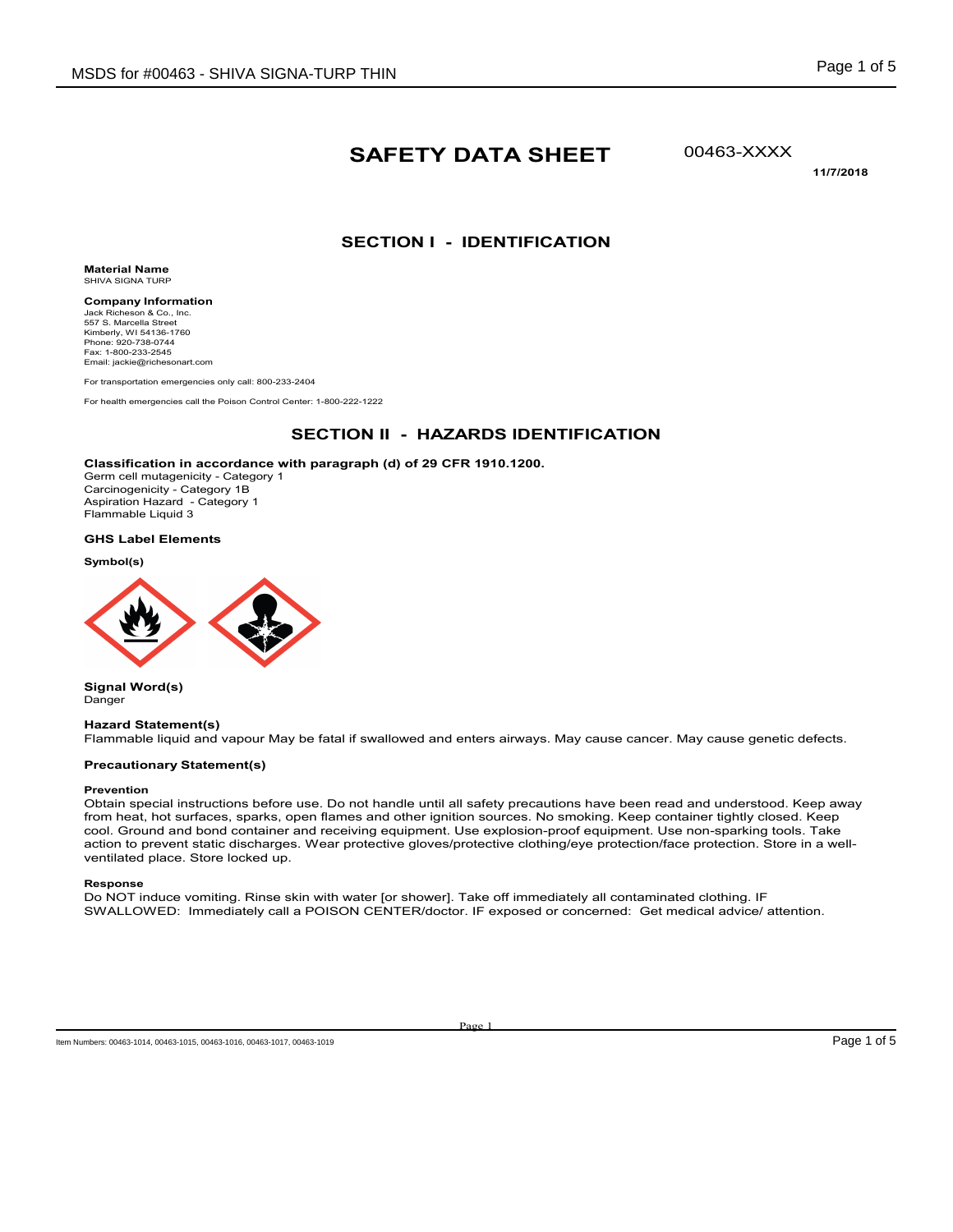### **SECTION III - COMPOSITION / INFORMATION ON HAZARDOUS INGREDIENTS**

| <b>Hazardous Ingredients</b>        | $CAS/EC \#$ | PEL/TLV<br>(MG/M#) | Max<br>% Weight | <b>NTP</b> | <b>IARC</b> |
|-------------------------------------|-------------|--------------------|-----------------|------------|-------------|
| PETROLEUM DISTILLATES               |             | 525.00             | 100 00000       | N          | N           |
| NAPHTHA (PETROLEUM). HEAVY ALKYLATE | 64741-65-7  | N/A                | 100 00000       | N          | N           |

#### **SECTION IV - FIRST AID MEASURES**

FIRST AID MEASURES: If swallowed, do not induce vomiting. Call a physician or poison control center immediately. If inhalation symptoms occur, move to fresh air. If symptoms persist, see a physician. If skin contact occurs, wash with soap and water for 5 minutes. If swallowed, get prompt medical attention.

#### **SECTION V - FIRE FIGHTING MEASURES**

FLASH POINT (METHOD): =43 oC AUTOIGNITION TEMPERATURE: N/A EXPLOSION LIMITS IN AIR (% BY VOLUME): 0.6-7.0% EXTINGUISHING MEDIA: : FOAM, CARBON DIOXIDE, DRY POWDER FIRE FIGHTING PROCEDURES: NO SPECIAL FIRE FIGHTING PROCEDURES REQUIRED Wear self-contained breathing apparatus. UNUSUAL FIRE & EXPLOSION HAZARDS: FLAMMABLE

# **SECTION VI - ACCIDENTAL RELEASE MEASURES**

STEPS TO BE TAKEN IN CASE A MATERIAL IS SPILLED: Clean up in accordance with all applicable regulations. Absorb spillage with noncombustible, absorbent material. For waste disposal, see Section XIII

# **SECTION VII - HANDLING AND STORAGE**

PRECAUTIONS TO BE TAKEN DURING STORAGE AND HANDLING: Good industrial hygiene practice requires that exposure be maintained below the TLV. This is preferably achieved through the provision of adequate ventilation. When exposure cannot be adequately controlled in this way, personal respiratory protection should be employed.

### **SECTION VIII - EXPOSURE CONTROLS / PERSONAL PROTECTION**

RESPIRATORY PROTECTION AND SPECIAL VENTILATION REQUIREMENTS: Use only with adequate ventilation. OTHER PROTECTIVE EQUIPMENT (GLOVES, GOGGLES, ETC): When using wear impermeable protective gloves. WORK/HYGIENE PRACTICES: Wash hands immediately after use. Avoid ingestion. ENGINEERING CONTROLS: Do not store or use near heat or flame. **KEEP OUT OF REACH OF CHILDREN.**

### **SECTION IX - PHYSICAL AND CHEMICAL PROPERTIES**

BOILING POINT: 175o C. MELTING POINT: N/A VAPOR PRESSURE: 1.55 psig @ 70o F<br>SPECIFIC VAPOR DENSITY (AIR=1): N/A GENERAL SPECIFIC GRAVITY: N/A SPECIFIC VAPOR DENSITY (AIR=1): N/A<br>SOLUBILITY IN WATER: practically insoluble The REACTIVITY IN WATER: NON-REACTIVE SOLUBILITY IN WATER: practically insoluble

### **SECTION X - STABILITY AND REACTIVITY**

HAZARDOUS POLYMERIZATION PRODUCTS: N/A STABILITY: STABLE CONDITIONS TO AVOID: N/A INCOMPATIBILITY (MATERIALS TO AVOID): N/A HAZARDOUS DECOMPOSITION PRODUCTS: Carbon monoxide, carbon dioxide and smoke

Page 2

Item Numbers: 00463-1014, 00463-1015, 00463-1016, 00463-1017, 00463-1019 **Page 2 of 5**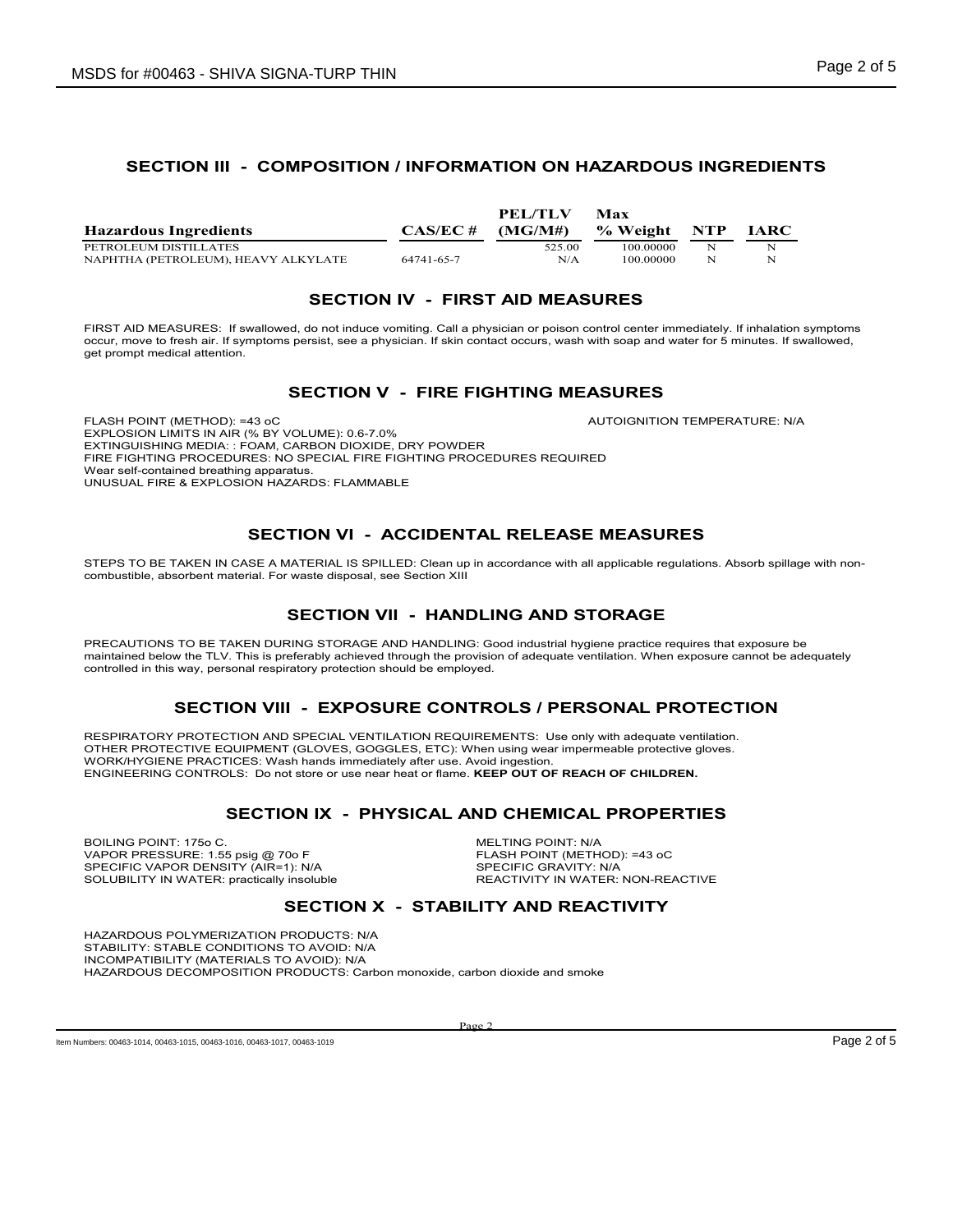### **SECTION XI - TOXICOLOGICAL INFORMATION**

ACUTE EFFECTS ASSOCIATED WITH USE OF THIS MATERIAL: EXPOSURE MAY RESULT IN NAUSEA, HEADACHE, CONFUSION OR INSTABILITY. HARMFUL OR FATAL IF SWALLOWED. VAPOR HARMFUL.

The summated LD50 is 25000 mg/kg.

The summated LC50 is 10700 mg/cubic meter.

This product is not considered to be a known or suspected human carcinogen by NTP, IARC or OSHA (see section III)

#### **SECTION XII - ECOLOGICAL INFORMATION**

NO HARMFUL EFFECTS KNOWN OTHER THAN THOSE ASSOCIATED WITH SUSPENDED INERT SOLIDS IN WATER.

### **SECTION XIII - DISPOSAL CONSIDERATIONS**

RCRA HAZARD CLASS (40 CFR 261): THIS PRODUCT IS NOT CLASSIFIED AS A HAZARDOUS WASTE. WASTE DISPOSAL METHOD: DISPOSE OF IN ACCORDANCE WITH FEDERAL, STATE AND LOCAL REGULATIONS.

# **SECTION XIV - TRANSPORTATION INFORMATION**

Land transport (ADR/RID) UN Number: UN 3295 Proper shipping name: HYDROCARBONS, LIQUID, N.O.S. Class: 3 Packing group: III Air transport (IATA) UN Number: UN 3295 Proper shipping name: HYDROCARBONS, LIQUID, N.O.S. Class: 3 Packing group: III Sea transport (IMDG) UN Number: UN 3295 Proper shipping name: HYDROCARBONS, LIQUID, N.O.S. Class: 3 Packing group: III

# **SECTION XV - REGULATORY INFORMATION**

CONTENTS OF THIS SDS COMPLY WITH OSHA HAZARD COMMUNICATION STANDARD 29 CFR 1910.1200

EPA SARA TITLE III CHEMICAL LISTINGS: SECTION 302.4 EXTREMELY HAZARDOUS SUBSTANCES (40 CFR 355): **NONE** 

SECTION 313 TOXIC CHEMICALS (40 CFR 372): NONE

INTERNATIONAL REGULATIONS

CANADIAN WHMIS: THIS PRODUCT IS A CONTROLLED PRODUCT UNDER CANADA'S WORKPLACE HAZARDOUS MATERIALS INFORMATION SYSTEM. IT CONTAINS THE FOLLOWING TOXIC OR HIGHLY TOXIC MATERIALS: **NONE** 

SUPPLEMENTAL STATE COMPLIANCE INFORMATION:

THIS PRODUCT CONTAINS THE FOLLOWING CHEMICAL(S) LISTED UNDER NEW JERSEY'S RIGHT TO KNOW PROGRAM: NONE

THIS PRODUCT CONTAINS THE FOLLOWING CHEMICAL(S) REQUIRING NOTIFICATION TO THE STATE OF WASHINGTON UNDER THEIR CHILDREN'S SAFE PRODUCTS ACT: **NONE** 

THIS PRODUCT CONTAINS THE FOLLOWING CHEMICAL(S) LISTED IN FLORIDA'S TOXIC SUBSTANCE LIST: NONE

THIS PRODUCT CONTAINS THE FOLLOWING CHEMICAL(S) LISTED IN MAINE'S PRIORITY CHEMICAL LIST: NONE

THIS PRODUCT CONTAINS THE FOLLOWING CHEMICALS CONSIDERED BY VERMONT AS BEING OF VERY HIGH CONCERN TO CHILDREN: **NONE** 

Item Numbers: 00463-1014, 00463-1015, 00463-1016, 00463-1017, 00463-1019 **Page 3 of 5** and the Numbers: 00463-1015, 00463-1016, 00463-1017, 00463-1019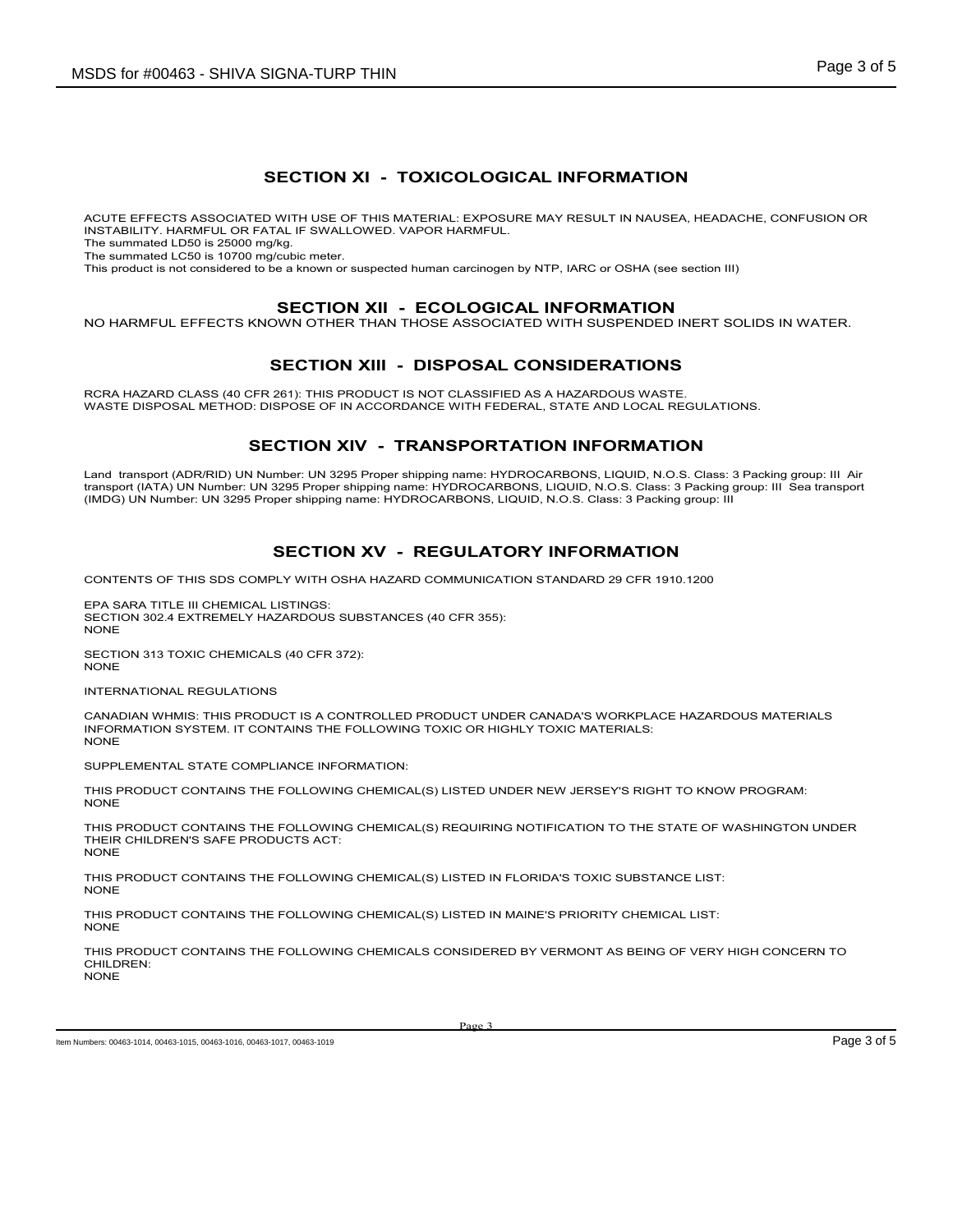THIS PRODUCT CONTAINS THE FOLLOWING CHEMICAL(S) LISTED IN MASSACHUSETTS HAZARDOUS SUBSTANCE LIST: NONE

THIS PRODUCT CONTAINS THE FOLLOWING CHEMICAL(S) LISTED ON MICHIGAN'S CRITICAL MATERIALS REGISTER: **NONE** 

THIS PRODUCT CONTAINS THE FOLLOWING CHEMICAL(S) LISTED ON MINNESOTA'S HAZARDOUS SUBSTANCES LIST: NONE

THIS PRODUCT CONTAINS THE FOLLOWING CHEMICAL(S) LISTED IN PENNSYLVANIA'S HAZARDOUS SUBSTANCES LIST: NONE

 Under CPSC's consumer product regulations (16CFR1500.3 and 150014), this product has the following required acute and chronic hazard labeling:

#### **DANGER:COMBUSTIBLE. HARMFUL OR FATAL IF SWALLOWED. VAPOR HARMFUL. SKIN IRRITANT. Contains: PETROLEUM DISTILLATES**

PRECAUTIONS:Wash hands immediately after use. When using wear impermeable protective gloves. Avoid ingestion. Do not store or use near heat or flame. Use only with adequate ventilation. **KEEP OUT OF REACH OF CHILDREN.**  FIRST AID TREATMENT:If swallowed, do not induce vomiting. Call a physician or poison control center immediately. If inhalation symptoms occur, move to fresh air. If symptoms persist, see a physician. If skin contact occurs, wash with soap and water for 5 minutes. If swallowed, get prompt medical attention.

# **SECTION XVI - OTHER INFORMATION**

Disclaimer: We believe the statements, technical information and recommendations contained herein are reliable, but they are given without warranty or guarantee of any kind. The information contained in this document applies to this specific material as supplied. It may not be valid for this material if it is used in combination with any other materials. It is the user's responsibility to satisfy oneself as to the suitability and completeness of this information for the user's own particular use.

**LAST REVISION DATE: 11/07/2018**

**Prepared by Duke OEM Toxicology**